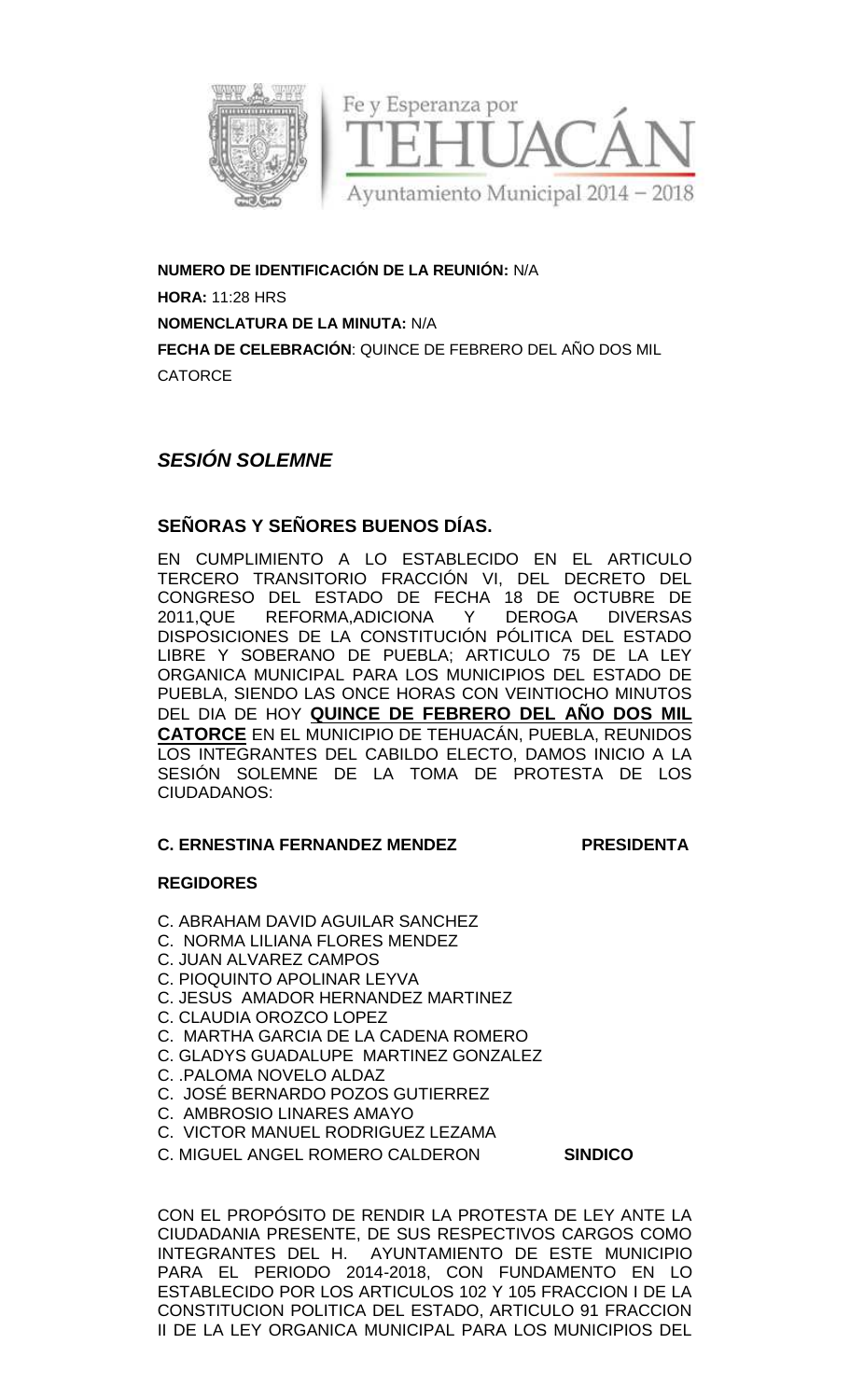ESTADO DE PUEBLA, LA CIUDADANA ERNESTINA FERNANDEZ MENDEZ, EN SU CARÁCTER DE PRESIDENTA MUNICIPAL ELECTA, RENDIRA LA PROTESTA DE LEY RESPECTIVA, PARA QUE EL CIUDADANO CONTADOR PÚBLICO ROBERTO MOYA CLEMENTE, SECRETARIO DE FINANZAS DEL GOBIERNO DEL ESTADO, EN REPRESENTACIÓN DEL GOBERNADOR CONSTITUCIONAL DEL ESTADO, DOCTOR RAFAEL MORENO VALLE ROSAS, TOME LA PROTESTA DE LEY A LA CIUDADANA ERNESTINA FERNANDEZ MENDEZ COMO PRESIDENTA MUNICIPAL CONSTITUCIONAL DEL MUNICIPIO DE TEHUACAN, PUEBLA, PARA EL PERIODO LECTIVO 2014-2018.

TIENE LA PALABRA EL C. CONTADOR PÚBLICO ROBERTO MOYA CLEMENTE, SECRETARIO DE FINANZAS DEL GOBIERNO DEL ESTADO

TOMA PROTESTA LA CIUDADANA PRESIDENTA EN LOS SIGUIENTES TERMINOS:

**CIUDADANA PRESIDENTA, ERNESTINA FERNANDEZ MENDEZ, "PROTESTA DESEMPEÑAR LEAL Y PATRIÓTICAMENTE EL CARGO DE PRESIDENTA MUNICIPAL DE TEHUACAN, ESTADO DE PUEBLA, CUMPLIR Y HACER CUMPLIR LA CONSTITUCIÓN GENERAL DE LA REPUBLICA, LA COSTITUCIÓN POLÍTICA DEL ESTADO LIBRE Y SOBERANO DE PUEBLA, LA LEY ORGANICA MUNICIPAL, CON SUS ADICIONES Y REFORMAS Y LAS LEYES QUE DE ELLAS EMANEN, MIRANDO EN TODO POR EL BIÉN Y PROSPERIDAD DE TEHUACÁN ".**

# **¡SI PROTESTO ¡**

**SI ASI LO HICIERE QUE EL PUEBLO DE TEHUACÁN SE LO RECONOZCA, SI NO, QUE SE LO DEMANDE.**

### **GRACIAS.**

ACTO CONTINUO LA CIUDADANA PRESIDENTA MUNICIPAL CONSTITUCIONAL ERNESTINA FERNANDEZ MENDEZ, CON FUNDAMENTO EN EL ARTICULO 137 DE LA CONSTITUCIÓN POLÍTICA DEL ESTADO LIBRE Y SOBERANO DE PUEBLA, PROCEDE A LA TOMA DE PROTESTA DE LOS CIUDADANOS REGIDORES Y SINDICO MUNICIPAL ELECTOS DE ESTE HONORABLE AYUNTAMIENTO DE TEHUACAN, PUEBLA.

### **CIUDADANOS REGIDORES Y SÍNDICO MUNICIPAL:**

**"PROTESTAN DESEMPEÑAR LEAL Y PATRIÓTICAMENTE EL CARGO DE REGIDORES Y SINDICO MUNICIPAL DE TEHUACAN, ESTADO DE PUEBLA, CUMPLIR Y HACER CUMPLIR LA CONSTITUCION POLÍTICA DE LOS ESTADOS UNIDOS MEXICANOS; LA CONSTITUCIÓN POLÍTICA DEL ESTADO LIBRE Y SOBERANO DE PUEBLA, LA LEY ORGANICA MUNICIPAL, CON SUS ADICIONES Y REFORMAS Y LAS LEYES QUE DE ELLAS EMANEN, MIRANDO EN TODO POR EL BIÉN Y PROSPERIDAD DE TEHUACÁN".**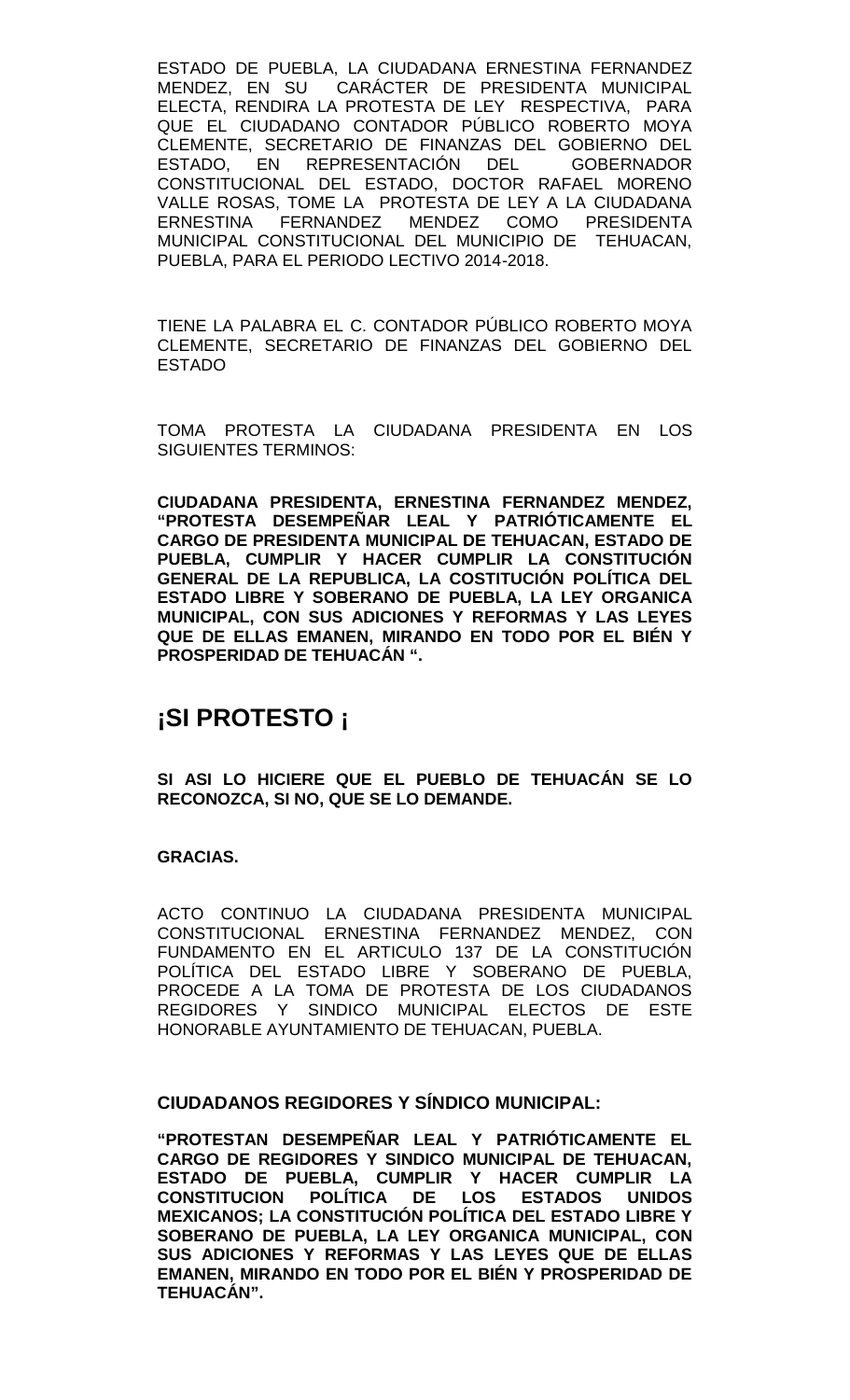### **SI ASI LO HICIEREN, QUE EL PUEBLO DE TEHUACÁN SE LOS RECONOZCA, SI NO, QUE SE LOS DEMANDE, GRACIAS.**

SIGUIENDO CON EL USO DE LA PALABRA LA CIUDADANA PRESIDENTA MUNICIPAL CONSTITUCIONAL ERNESTINA FERNANDEZ MENDEZ, DIRIGE SU PRIMER MENSAJE AL PUEBLO DE TEHUACAN.

HACE USO DE LA PALABRA EL C. CONTADOR PÚBLICO ROBERTO MOYA CLEMENTE, SECRETARIO DE FINANZAS DEL GOBIERNO DEL ESTADO, QUIEN DIRIGE SU MENSAJE A LA CIUDADANIA DE TEHUACAN.

HACE USO DE LA PALABRA EL C. MAESTRO MIGUEL ANGEL CORTÉZ ALARCON, EN REPRESENTACION DEL C. LICENCIADO ENRIQUE PEÑA NIETO, PRESIDENTE DE LA REPUBLICA MEXICANA, QUIEN DIRIGE SU MENSAJE A LA CIUDADANIA DE TEHUACAN.

SE LE CONCEDE EL USO DE LA PALABRA A LA CIUDADANA ERNESTINA FERNANDEZ MENDEZ, PARA EL EFECTO DE DECLARAR LEGALMENTE CONSTITUIDO EL HONORABLE AYUNTAMIENTO DE ESTE MUNICIPIO PARA EL PERIODO 2014 - 2018.

SEÑORES INTEGRANTES DEL CABILDO, EN ESTE ACTO HA QUEDADO FORMALMENTE INSTALADO EL HONORABLE AYUNTAMIENTO DE TEHUACÁN, PUEBLA, POR LO QUE CON FUNDAMENTO EN LO DISPUESTO POR EL ARTÍCULO 51 DE LA LEY ORGANICA MUNICIPAL, COMUNIQUESE A LOS TRES PODERES DEL ESTADO, EJECUTIVO, LEGISLATIVO Y JUDICIAL.

NO HABIENDO OTRO ASUNTO QUE TRATAR SE DA POR TERMINADA LA PRESENTE SESION DE CABILDO, SIENDO LAS DOCE HORAS CON CINCO MINUTOS DEL PROPIO DIA, PROCEDIENDOSE A LEVANTAR LA PRESENTE ACTA QUE FIRMAN LOS QUE EN ELLA INTERVINIERON, DAMOS FE:

### **SEÑORAS Y SEÑORES MUCHAS GRACIAS POR SU PRESENCIA.**

| C. ERNESTINA FERNANDEZ MENDEZ                                                                        |  |
|------------------------------------------------------------------------------------------------------|--|
| C. ABRAHAM DAVID AGUILAR SANCHEZ                                                                     |  |
| C. NORMA LILIANA FLORES MENDEZ _____________________                                                 |  |
| C. JUAN ALVAREZ CAMPOS<br>the control of the control of the control of the control of the control of |  |
| C. PIOQUINTO APOLINAR LEYVA                                                                          |  |
| C. JESUS AMADOR HERNANDEZ MARTINEZ                                                                   |  |